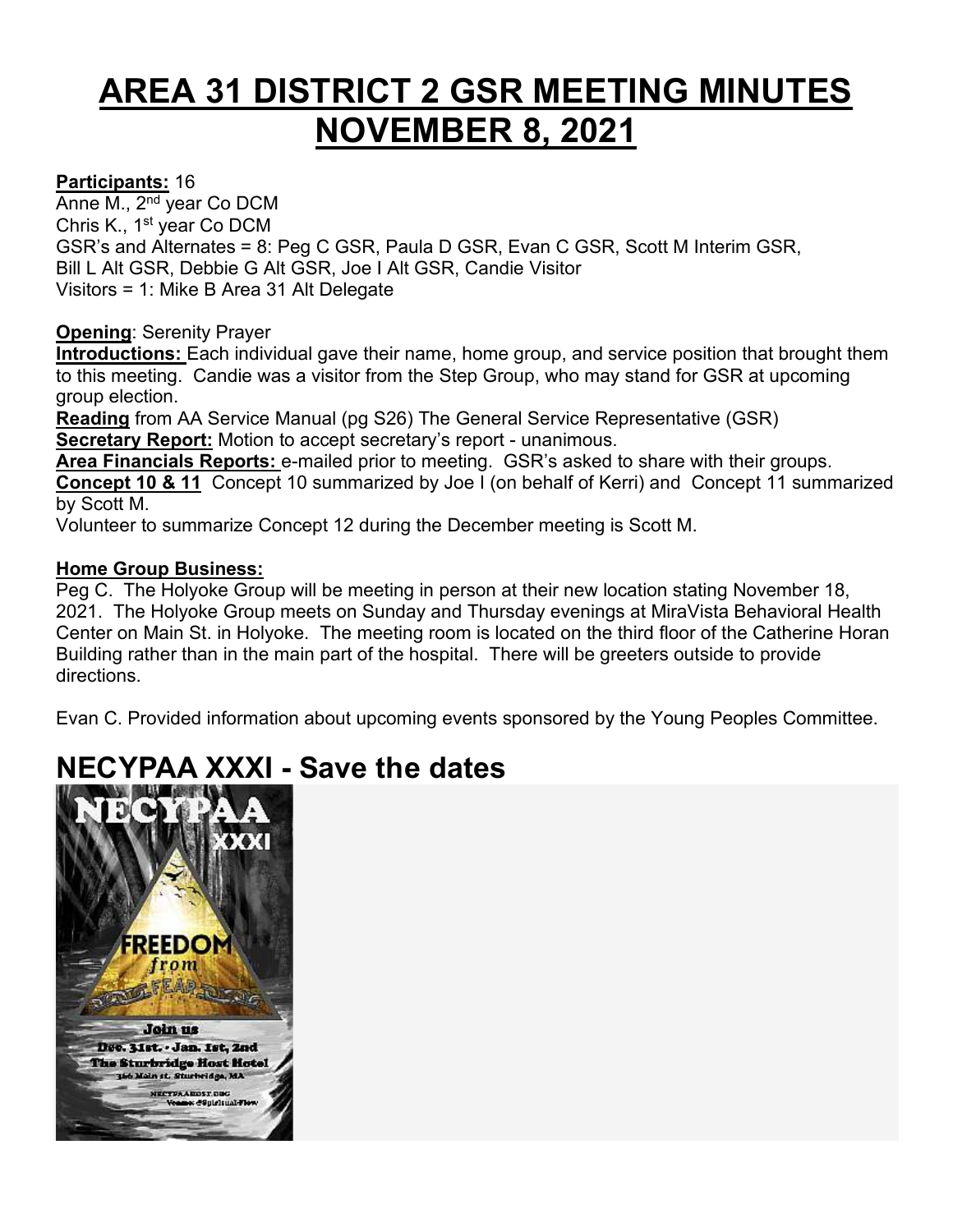# **NECYPAA XXXI - Freedom from FEAR**

Join Us Dec. 31st, Jan 1st & 2nd

click on the image to download the flyer. go to: [necypaahost.org\(link is external\)](https://necypaahost.org/) for registration and more information.

Location: The Sturbridge Host Hotel 366 Main St. Sturbridge, MA

Dates: Friday, December 31, 2021 - 3:00pm to Monday, January 31, 2022 - 12:00pm

#### **Old Business:** None

#### **New Business:** None

#### **DCM Report:**

**Fall Assembly** happened at the Brimfield Academy and on zoom the weekend of October 16 & 17. District 2 was very well represented. Thank you to each of you, who attended either in person or on zoom.

Saturday's presentations of Concepts was very interesting. Especially captured my attention since we have been having brief summaries of each all year long. There was a discussion with the Ad Hoc Committee about moving the Area. It is official that the Area will be moving out of 474 Pleasant Street and over to South Hadley in December.

Sunday was the business meeting which featured reports from all of the various committees, districts, and officers that make up Area 31. Also, the elections for 2022. Starting in January:

Mike B. will be Delegate Steve M. will be Alternate Delegate John G. will be Area Chair Ray M. will be Secretary Steve B. will be Treasurer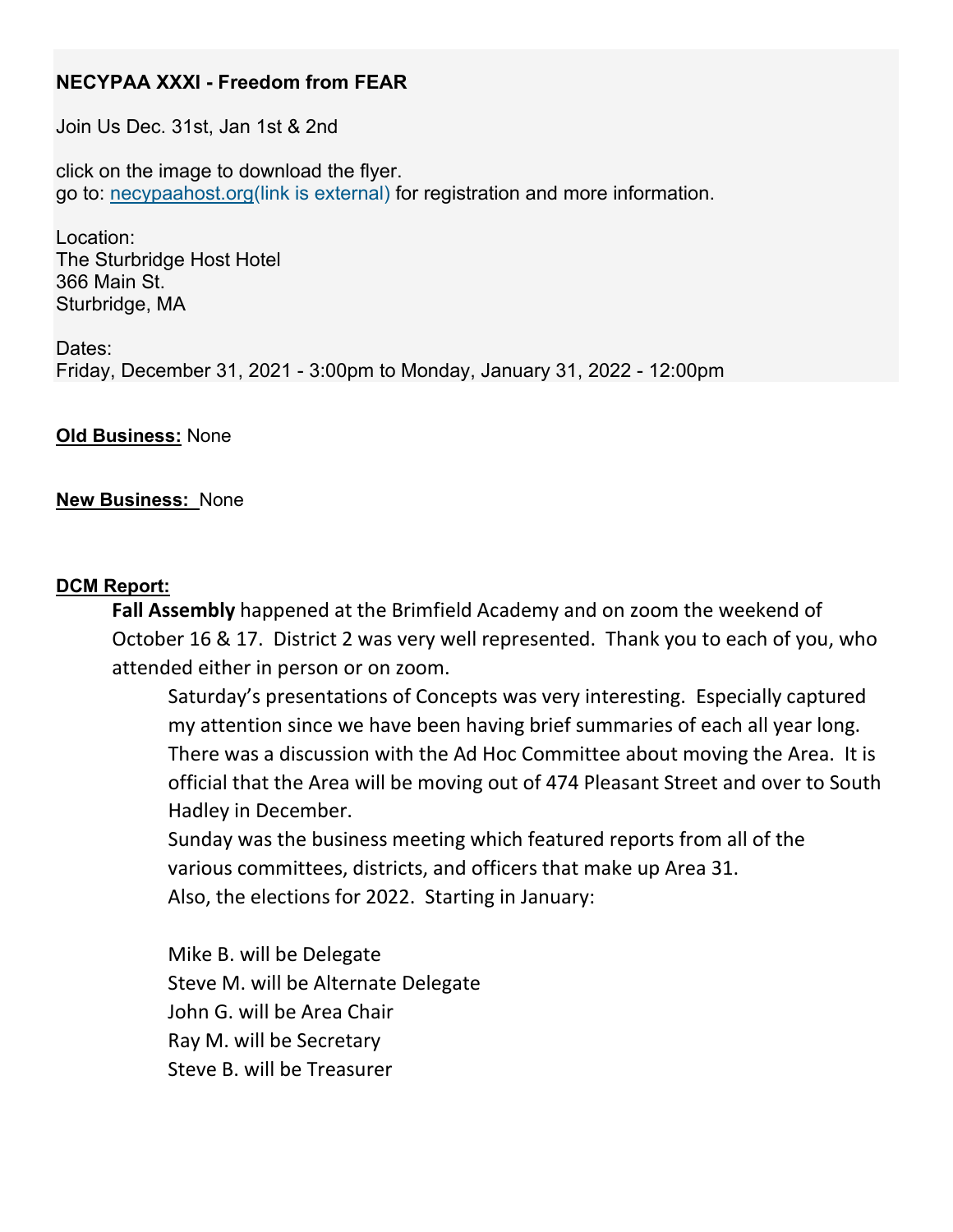**The 57th Annual MASS State Convention** will be this coming weekend. It will be only virtual on Zoom. The zoom links are supposed to be emailed to everyone registered this Thursday.

Saturday November 13 will start 7:45am with a Daily Reflections Meeting followed by a packed agenda of Theme Meetings, Step Meetings, a Home Group Celebration, AA Jeopardy, Sobriety Countdown, and the Main Speaker at 6:30pm

Sunday morning November 14 will start at 8:00am with an As Bill Sees It Meeting and the Spirituality Meeting at 9:00am

It will be a scaled down version of what people were used to when it was in-person. Registration is necessary and can be done online at aamastateconvention.org

The fee is only \$10

Please, announce at every meeting you go to this week. Encourage many people to attend. The planning committee has put a LOT of effort into this event.

There probably will be an In-Person MA State Convention next year on November 11 thru 13, 2022 at the Sturbridge Host Hotel in Sturbridge. Paul, our Delegate shared at the Fall Assembly that the contract had not been signed, yet, at that time but that he was very hopeful that it would be shortly.

**The Area Grapevine Committee** is NOT hosting the photo contest I had announced at our September meeting. The dates were too crunched to be able to do it and get the winners submitted to NY on their timeline.

**WMA Intergroup** announced they will be hosting the 24-hour Christmas Alcathon at @ 474 Pleasant Street starting at 6:00pm on Christmas Eve straight thru to 6:00pm on Christmas Day. Be sure your group's sends an Intergroup Rep to the meeting this Thursday November 11 if you want to be entered in the drawing for hosting one of the Alcathon hours.

**The Archives Committee** is going to be hosting a talk given by Brian O'Shea, past delegate, about how AA started in our area at their regular meeting Wednesday December 7<sup>th</sup> at 7:30pm. It's a hybrid meeting with a zoom link on the area calendar or in-person … hmmm depending on where the area is in December … maybe 474 Pleasant or maybe S. Hadley.

All AA members are welcome to attend.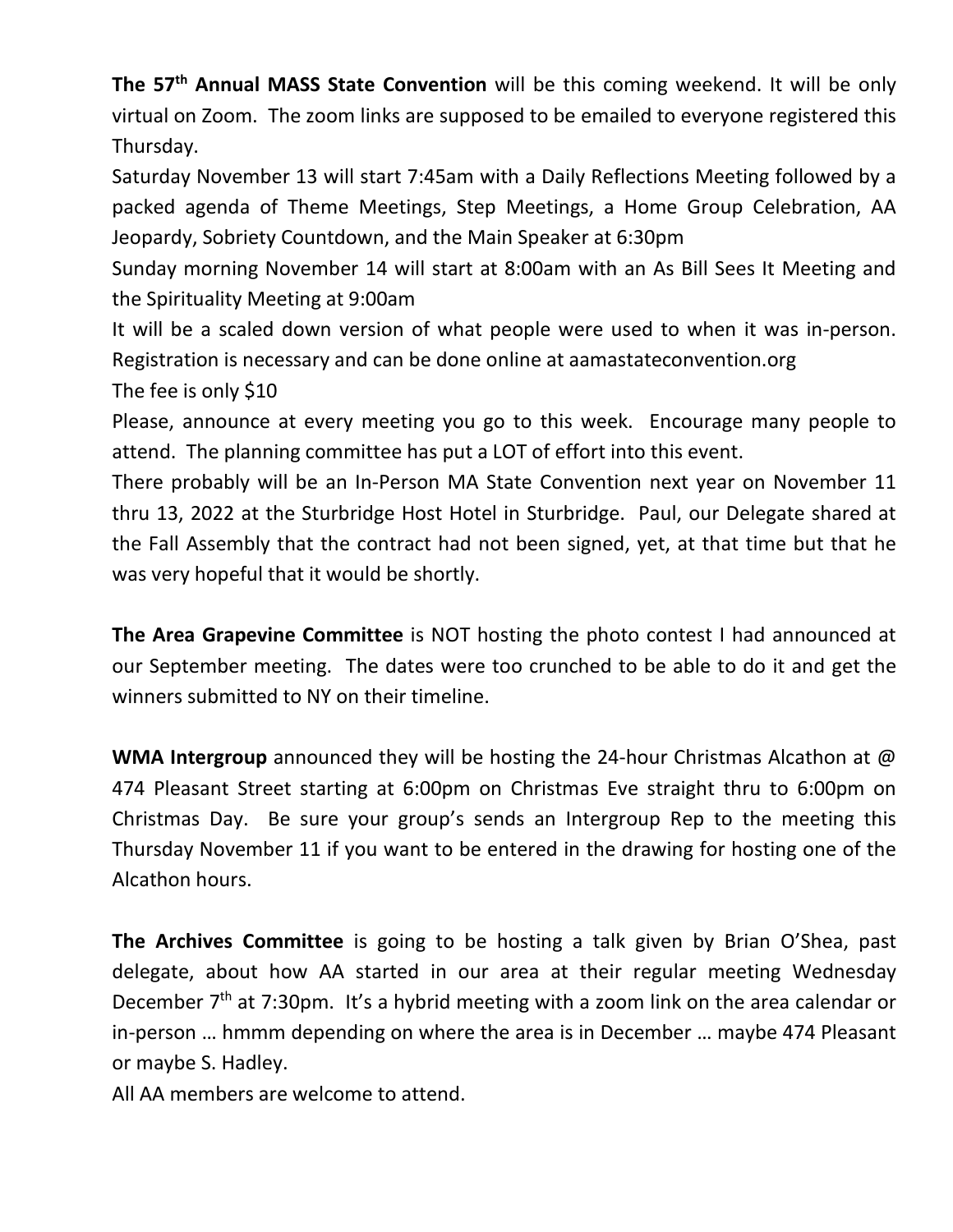**NECYPAA 31 – Freedom from Fear** (New England Committee of Young People in AA) In-Person Conference will be December 31, January 1 & 2 at the Sturbridge Host Hotel on Main Street in Sturbridge, MA. Registration is \$25 For information and registration … there is a link on the Area31aa.org website or the direct address is necypaahost.org

**NERASSA 2022** (Northeast Regional AA Service Assembly) – Registration is Open. It will be held in Pittsburg, PA the weekend of Friday February 25 thru Sunday February 27. More information is available online @ www.nerassa.org

**There is an Announcement from (GSO)** the General Service Office posted on our area31aa.org website right on the home page.

New Revisions to Service Materials about Safety in AA. Safety is an important issue within AA – one that groups and members can address to develop workable solutions to help keep our meetings safe based on the fundamental principles of the Fellowship.

There are links to printed information available in English, French, and Spanish:

A Safety and AA Flyer, Safety and AA: Our Common Welfare, and the Safety (Yellow) Card for AA Groups.

The flyer and safety card are available for download on aa.org or to order at no cost from the AA World Service Online Store.

I just briefly looked at the links. There are lots of helpful suggestions and reminders that groups can use to address things that include: dealing with disruptions, safety and the digital age, group safety and unity, AA and the law, emergencies, diversity and inclusion, and what groups and members can do.

**Always Mention the Area Website at Business Meetings** area31aa.org Our area website has a plethora of information.

# **Visitor:** Mike B. Area 31 Alternate Delegate

District 4 Virtual Workshop on December 4<sup>th</sup> Theme is "Ways to Carry the Message during Covid-19." The link will be on the AA Calendar.

As of December 1st, most Area Committee meetings previously held at 474 Pleasant St. in Holyoke will move to 30 Carew St. in South Hadley. **Two notable exceptions** are **Institutions** and **District 2**, both of which will continue at their present location.

*\*\*\*The Area WebsiteCalendar has been updated to reflect the new locations.\*\*\**